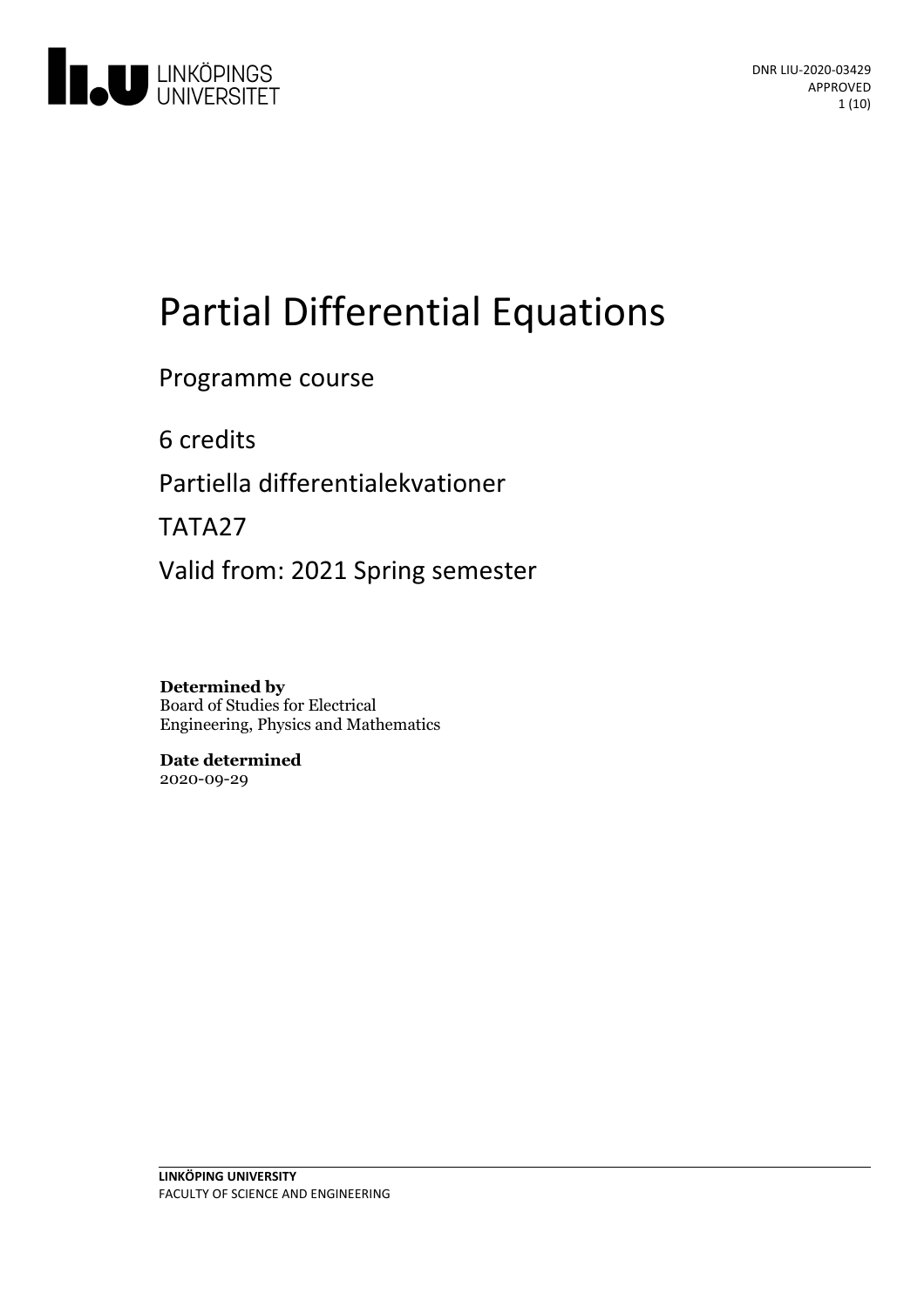# Main field of study

Mathematics, Applied Mathematics

Course level

Second cycle

# Advancement level

A1X

# Course offered for

- Master's Programme in Mathematics
- Bachelor's Programme in Mathematics
- Applied Physics and Electrical Engineering International, M Sc in Engineering
- Applied Physics and Electrical Engineering, M Sc in Engineering

# Specific information

The course is offered every second year, uneven years.

# Prerequisites

Linear algebra, single and multi-variable calculus, vector analysis, Fourier analysis

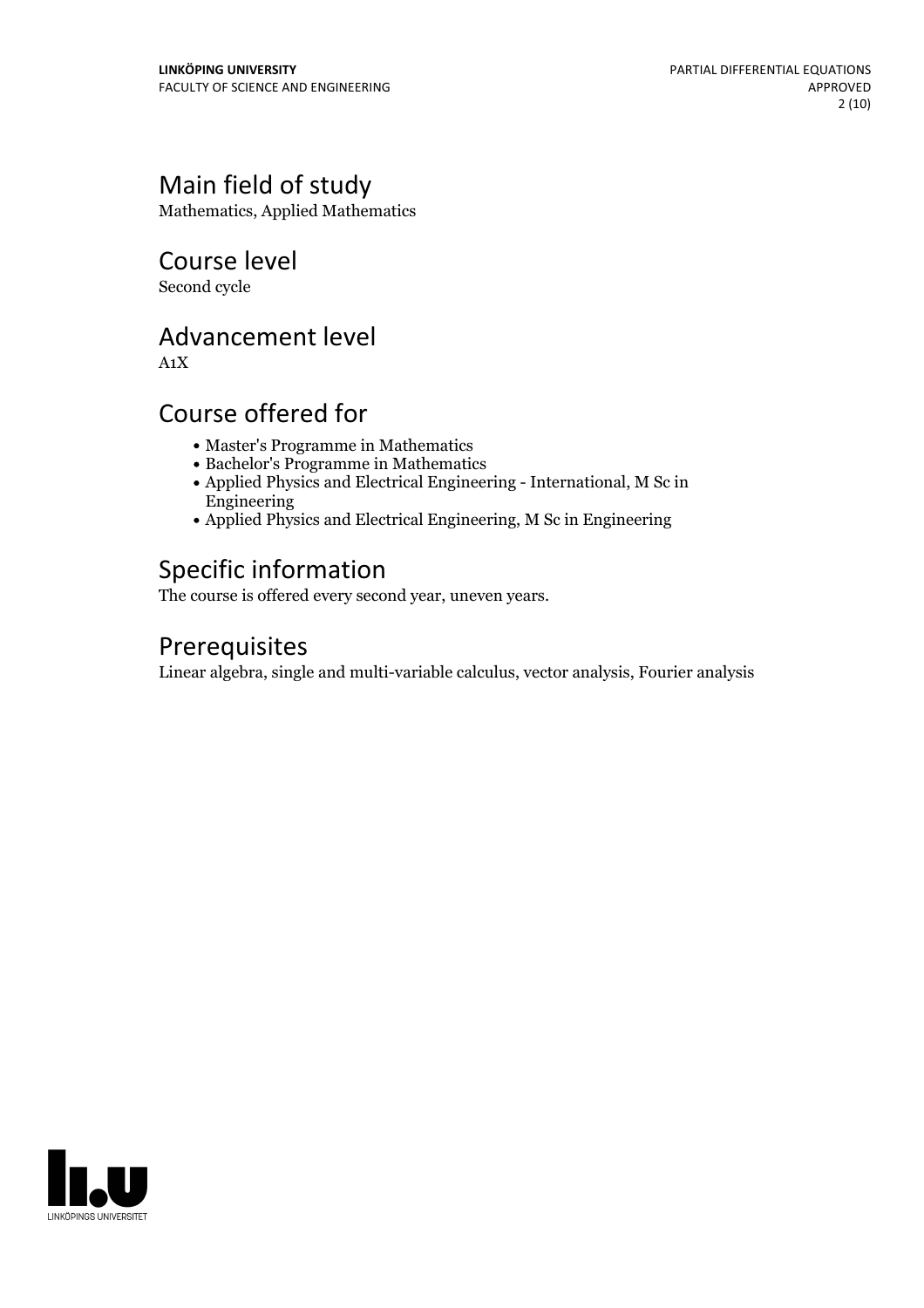# Intended learning outcomes

The course deals mainly with second order linear partial differential equations. It will provide some familiarity with different types of equations occurring in physics, particularly in mechanics involving heat conduction. The course also Students will gain an understanding of the properties of different solutions in general, as well as some knowledge of the practical dealing with different types of boundary-value problems and initial-value problems. The course will cover numerical methods for partial differential equations, eigenvalues problems, calculus of variations and distributions. During this course students will gain knowledge of modelling of diffusion and wave phenomenon and analysis of stability, existence and uniqueness properties of solutions. After the course students should:

- be able to solve heat and wave equations, elliptic equations and eigenvalue- problems associated with them, using transformations and separation variables. have knowledge about existence and uniqueness results and numerical
- methods for PDE.<br>• be able to use calculus of variations and distributions.
- 

### Course content

Origin of PDEs. Derivation of the heat equation, Laplace's equation and the wave equation, starting from physical balance laws. Classification of equations. Properties of harmonic functions. Connections with complex analysis. General properties of elliptic equations. Properties of solutions of time-dependent problems. Wave propagation. Integral transforms. Green's function. Distributions. The fundamental solution. Maximum principles. Weak solutions, weak formulation. Existence and uniqueness results. Numerical methods for PDE. Simple error analysis. Eigenvalue problems. Calculus of variations.

# Teaching and working methods

Teaching is done with combined lectures/exercises. The course runs over the entire spring semester.

## Examination

TEN<sub>1</sub> Written examination 6 credits U, 3, 4, 5

Grades

Four-grade scale, LiU, U, 3, 4, 5

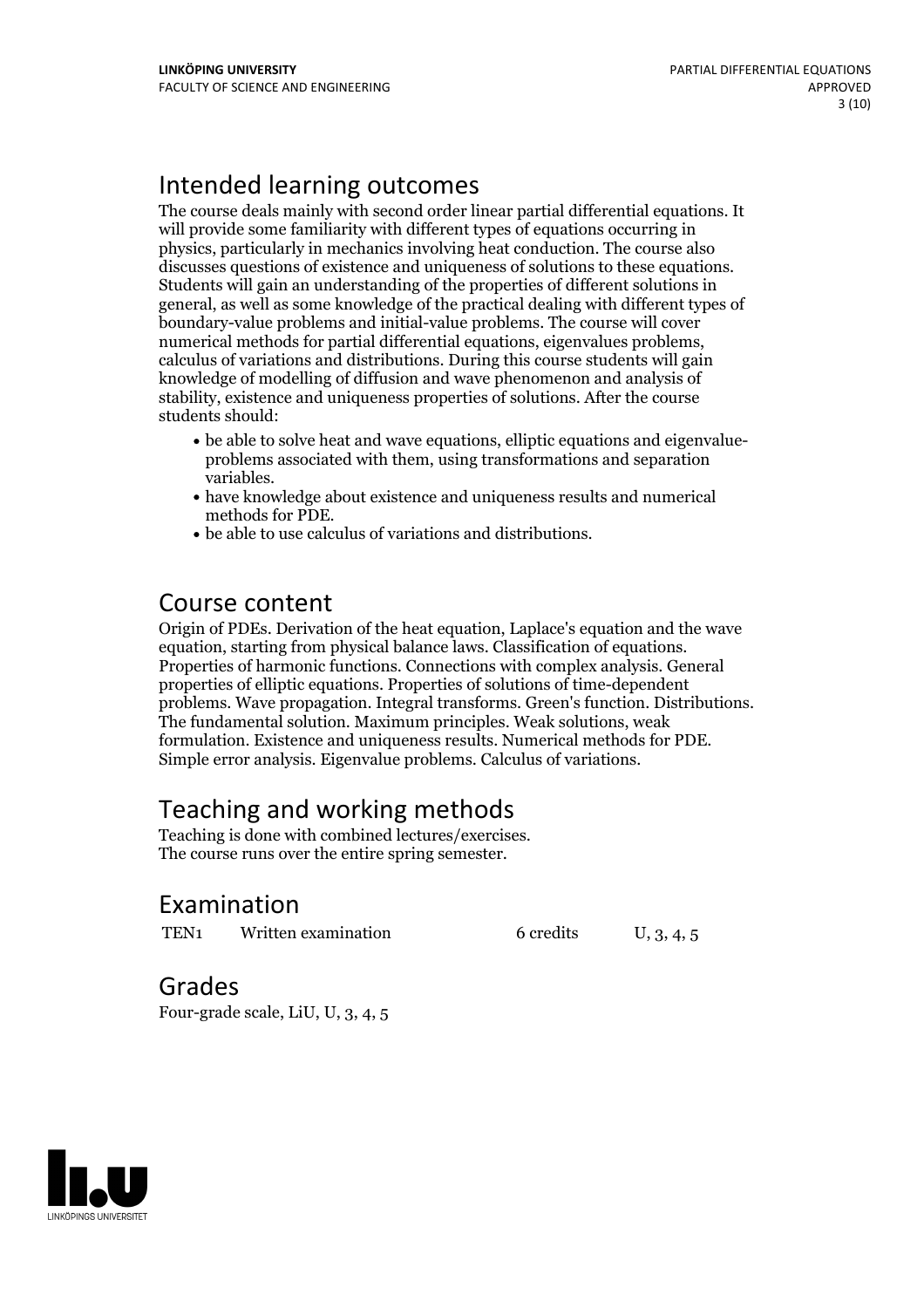# Other information

### **About teaching and examination language**

The teaching language is presented in the Overview tab for each course. The examination language relates to the teaching language as follows:

- If teaching language is Swedish, the course as a whole or in large parts, is taught in Swedish. Please note that although teaching language is Swedish, parts of the course could be given in English. Examination language is
- Swedish.<br>• If teaching language is Swedish/English, the course as a whole will be taught in English if students without prior knowledge of the Swedish language participate. Examination language is Swedish or English
- (depending on teaching language).<br>
 If teaching language is English, the course as a whole is taught in English.<br>
Examination language is English.

### **Other**

The course is conducted in a manner where both men's and women's

experience and knowledge are made visible and developed. The planning and implementation of <sup>a</sup> course should correspond to the course syllabus. The course evaluation should therefore be conducted with the course syllabus as a starting point.

### Department

Matematiska institutionen

### Director of Studies or equivalent

Jesper Thorén

### Examiner

Hans Lundmark

# Course website and other links

## Education components

Preliminary scheduled hours: 48 h Recommended self-study hours: 112 h

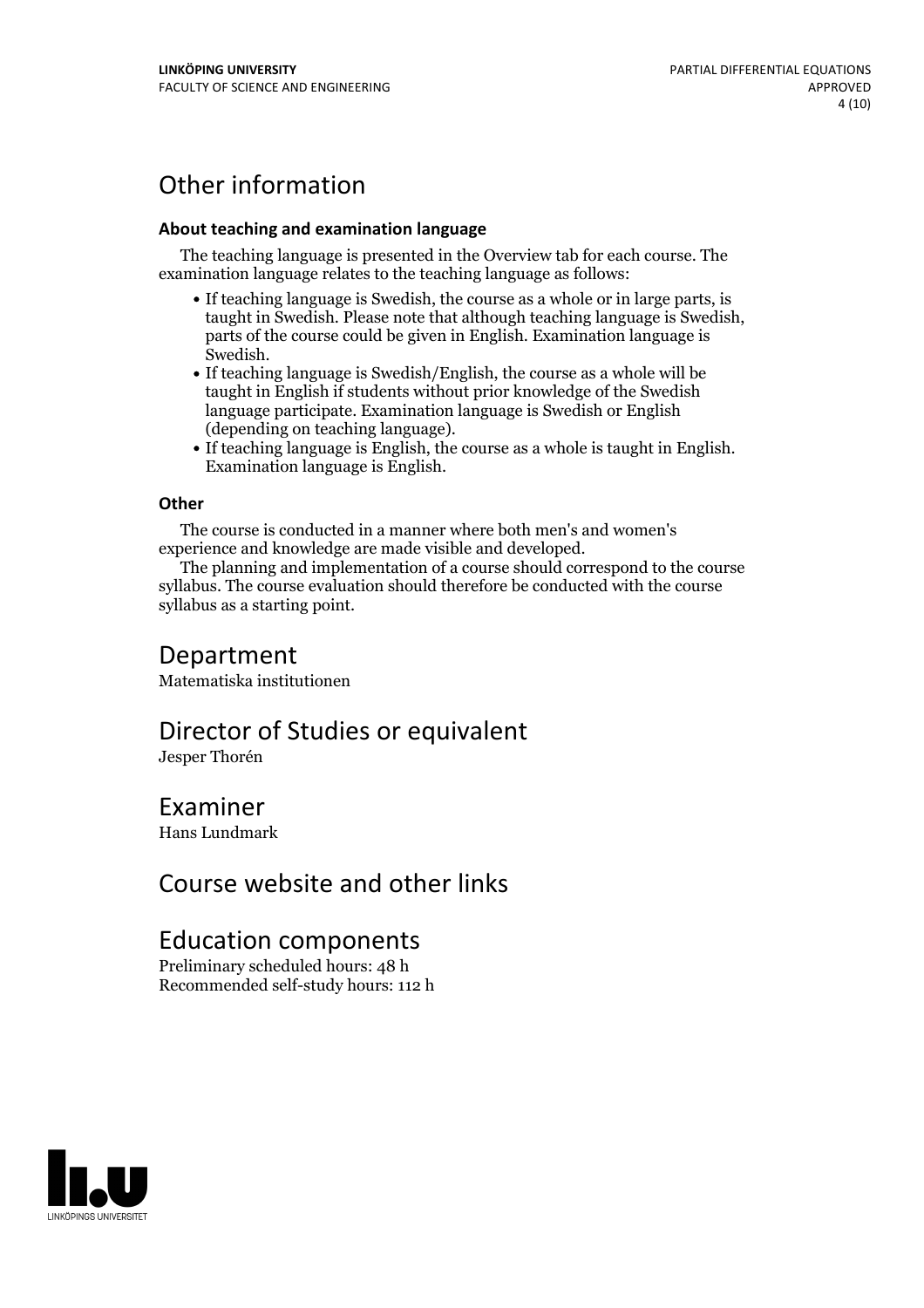# Course literature

Strauss, W.A: Partial Differential Equations. An introduction. John Wiley & Sons 1998. Folland, G.B: Introduction to Partial Differential Equations, Princeton University Press 1995.

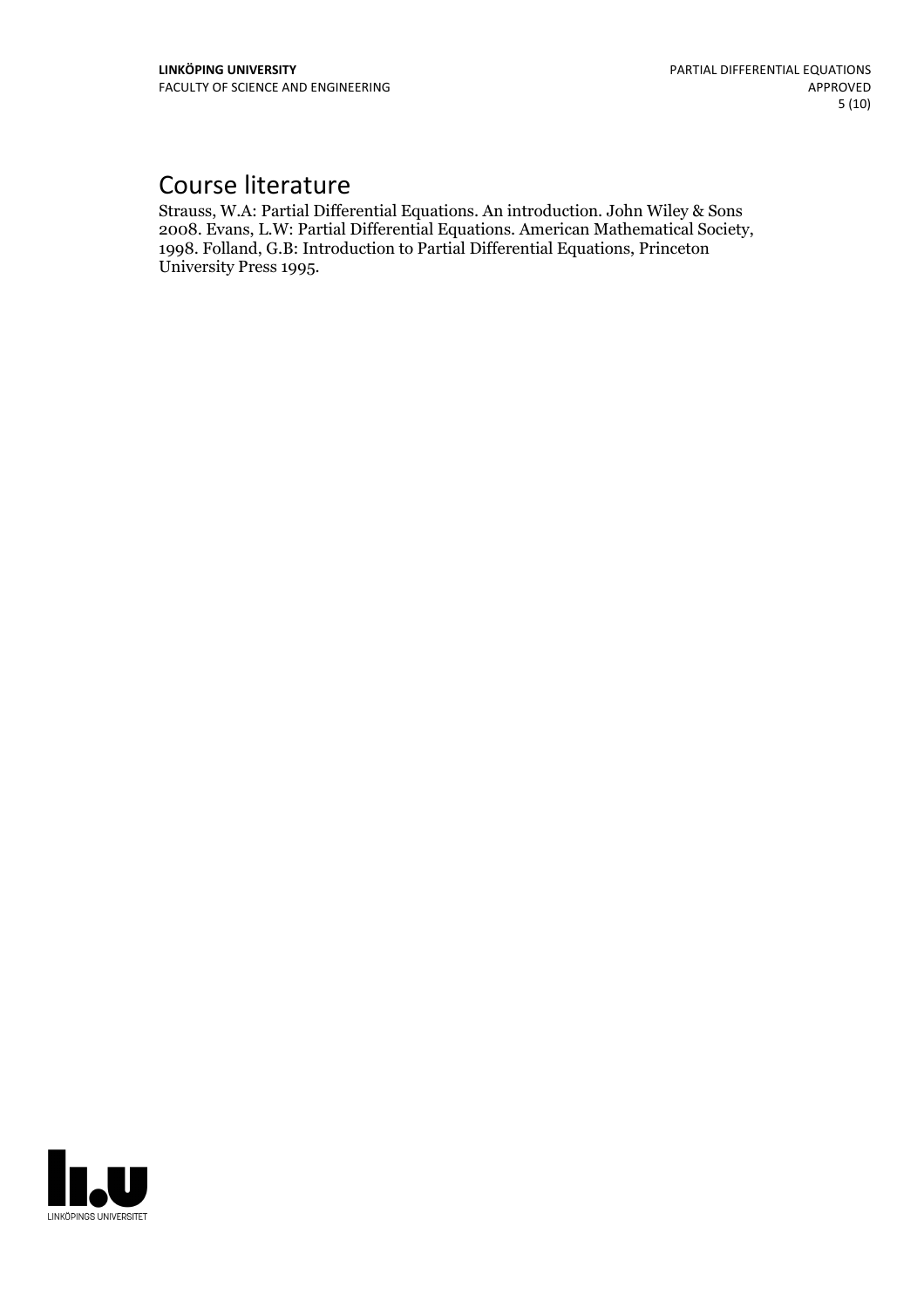# **Common rules**

### **Course syllabus**

A syllabus must be established for each course. The syllabus specifies the aim and contents of the course, and the prior knowledge that a student must have in order to be able to benefit from the course.

### **Timetabling**

Courses are timetabled after a decision has been made for this course concerning its assignment to a timetable module.

### **Interrupting a course**

The vice-chancellor's decision concerning regulations for registration, deregistration and reporting results (Dnr LiU-2015-01241) states that interruptions in study are to be recorded in Ladok. Thus, all students who do not participate in a course for which they have registered must record the interruption, such that the registration on the course can be removed. Deregistration from <sup>a</sup> course is carried outusing <sup>a</sup> web-based form: https://www.lith.liu.se/for-studenter/kurskomplettering?l=en.

### **Cancelled courses**

Courses with few participants (fewer than 10) may be cancelled or organised in a manner that differs from that stated in the course syllabus. The Dean is to deliberate and decide whether a course is to be cancelled or changed from the course syllabus.

### **Guidelines relatingto examinations and examiners**

For details, see Guidelines for education and examination for first-cycle and second-cycle education at Linköping University, Dnr LiU-2019-00920 (http://styrdokument.liu.se/Regelsamling/VisaBeslut/917592).

An examiner must be employed as a teacher at LiU according to the LiU Regulations for Appointments, Dnr LiU-2017-03931 (https://styrdokument.liu.se/Regelsamling/VisaBeslut/622784). For courses in second-cycle, the following teachers can be appointed as examiner: Professor (including Adjunct and Visiting Professor), Associate Professor (including Adjunct), Senior Lecturer (including Adjunct and Visiting Senior Lecturer), Research Fellow, or Postdoc. For courses in first-cycle, Assistant Lecturer (including Adjunct and Visiting Assistant Lecturer) can also be appointed as examiner in addition to those listed for second-cycle courses. In exceptional cases, a Part-time Lecturer can also be appointed as an examiner at both first- and second cycle, see Delegation of authority for the Board of Faculty of Science and Engineering.

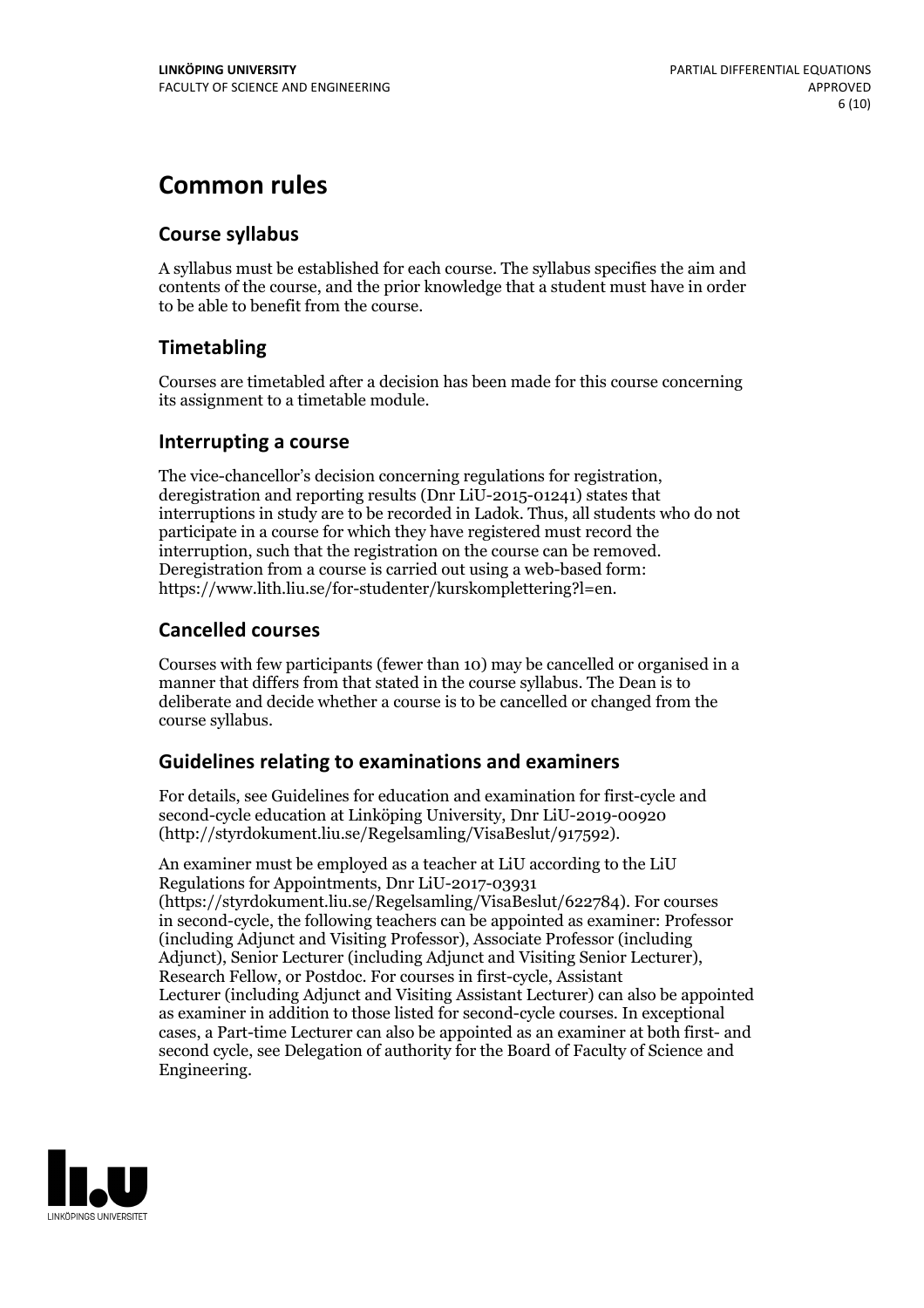### **Forms of examination**

#### **Principles for examination**

Written and oral examinations and digital and computer-based examinations are held at least three times a year: once immediately after the end of the course, once in August, and once (usually) in one of the re-examination periods. Examinations held at other times are to follow a decision of the board of studies.

Principles for examination scheduling for courses that follow the study periods:

- courses given in VT1 are examined for the first time in March, with re-examination in June and August
- courses given in VT2 are examined for the first time in May, with re-examination in August and October
- courses given in HT1 are examined for the first time in October, with re-examination in January and August
- courses given in HT2 are examined for the first time in January, with re-examination in March and in August.

The examination schedule is based on the structure of timetable modules, but there may be deviations from this, mainly in the case of courses that are studied and examined for several programmes and in lower grades (i.e. 1 and 2).

Examinations for courses that the board of studies has decided are to be held in alternate years are held three times during the school year in which the course is given according to the principles stated above.

Examinations for courses that are cancelled orrescheduled such that they are not given in one or several years are held three times during the year that immediately follows the course, with examination scheduling that corresponds to the scheduling that was in force before the course was cancelled or rescheduled.

When a course is given for the last time, the regular examination and two re-<br>examinations will be offered. Thereafter, examinations are phased out by offering three examinations during the following academic year at the same times as the examinations in any substitute course. If there is no substitute course, three examinations will be offered during re-examination periods during the following academic year. Other examination times are decided by the board of studies. In all cases above, the examination is also offered one more time during the academic year after the following, unless the board of studies decides otherwise.

If a course is given during several periods of the year (for programmes, or on different occasions for different programmes) the board or boards of studies determine together the scheduling and frequency of re-examination occasions.

### **Retakes of other forms of examination**

Regulations concerning retakes of other forms of examination than written examinations and digital and computer-based examinations are given in the LiU guidelines for examinations and examiners, http://styrdokument.liu.se/Regelsamling/VisaBeslut/917592.

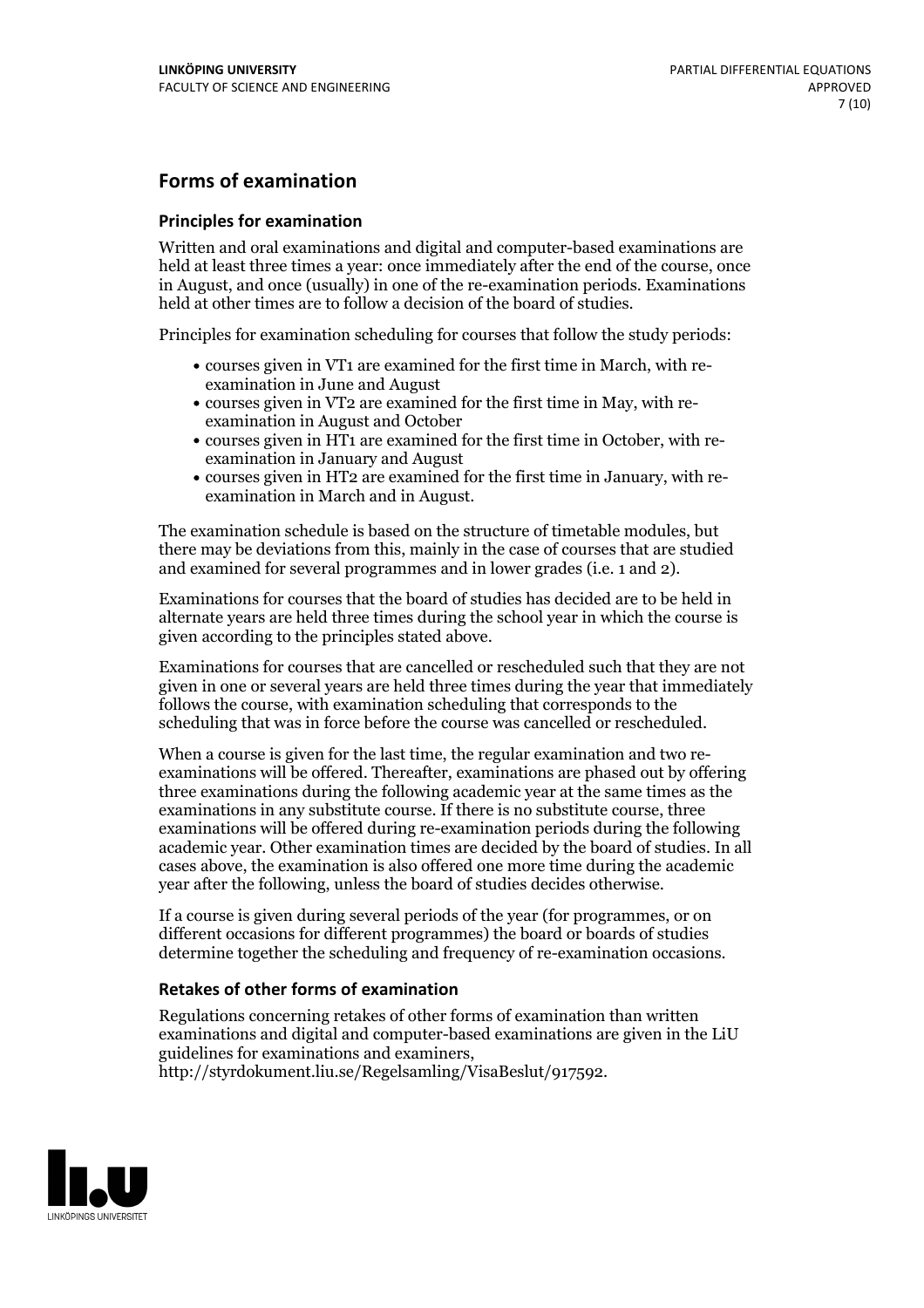#### **Registration for examination**

Until January 31 2021, the following applies according to previous guidelines: In order to take an written, digital or computer-based examination student must register in advance at the Student Portal during the registration period, which Candidates are informed of the location of the examination by email, four days in advance. Students who have not registered for an examination run the risk of being refused admittance to the examination, if space is not available.

From February 1 2021, new guidelines applies for registration for written, digital or computer-based examination, Dnr LiU-2020-02033 (https://styrdokument.liu.se/Regelsamling/VisaBeslut/622682).

Symbols used in the examination registration system:

\*\* denotes that the examination is being given for the penultimate time.

\* denotes that the examination is being given for the last time.

#### **Code of conduct for students during examinations**

Details are given in a decision in the university's rule book: http://styrdokument.liu.se/Regelsamling/VisaBeslut/622682.

### **Retakes for higher grade**

Students at the Institute of Technology at LiU have the right to retake written examinations and digital and computer-based examinations in an attempt to achieve a higher grade. This is valid for all examination components with code "TEN", "DIT" and "DAT". The same right may not be exercised for other examination components, unless otherwise specified in the course syllabus.

A retake is not possible on courses that are included in an issued degree diploma.

#### **Grades**

The grades that are preferably to be used are Fail (U), Pass (3), Pass not without distinction  $(4)$  and Pass with distinction  $(5)$ .

- Grades U, 3, 4, 5 are to be awarded for courses that have written or digital examinations.<br>• Grades Fail (U) and Pass (G) may be awarded for courses with a large
- degree of practical components such as laboratory work, project work and
- $\bullet$  Grades Fail (U) and Pass (G) are to be used for degree projects and other independent work.

#### **Examination components**

The following examination components and associated module codes are used at the Faculty of Science and Engineering:

Grades U, 3, 4, 5 are to be awarded for written examinations (TEN) and

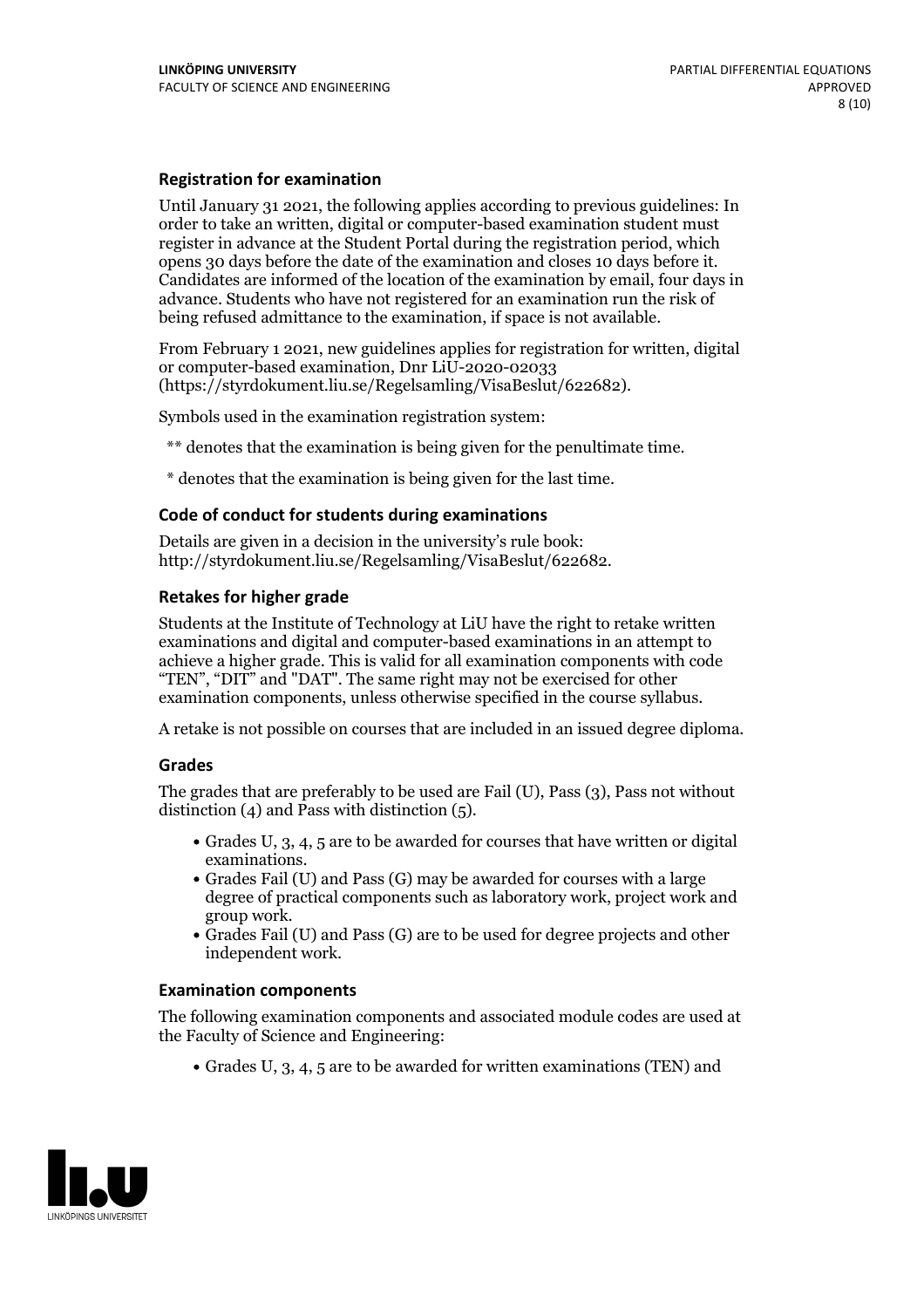- digital examinations (DIT).<br>• Examination components for which the grades Fail (U) and Pass (G) may be awarded are laboratory work (LAB), project work (PRA), preparatory written examination (KTR), digital preparatory written examination (DIK), oral examination (MUN), computer-based examination (DAT), home
- assignment (HEM), and assignment (UPG).<br>• Students receive grades either Fail (U) or Pass (G) for other examination components in which the examination criteria are satisfied principally through active attendance such as tutorial group (BAS) or examination item
- (MOM).<br>• Grades Fail (U) and Pass (G) are to be used for the examination components Opposition (OPPO) and Attendance at thesis presentation (AUSK) (i.e. part of the degree project).

In general, the following applies:

- 
- Mandatory course components must be scored and given <sup>a</sup> module code. Examination components that are not scored, cannot be mandatory. Hence, it is voluntary to participate in these examinations, and the voluntariness must be clearly stated. Additionally, if there are any associated conditions to the examination component, these must be clearly stated as well.<br>• For courses with more than one examination component with grades
- U,3,4,5, it shall be clearly stated how the final grade is weighted.

For mandatory components, the following applies: If special circumstances prevail, and if it is possible with consideration of the nature ofthe compulsory component, the examiner may decide to replace the compulsory component with another equivalent component. (In accordance with the LiU Guidelines for education and examination for first-cycle and second-cycle education at Linköping University, http://styrdokument.liu.se/Regelsamling/VisaBeslut/917592).

For written examinations, the following applies: If the LiU coordinator for students with disabilities has granted a student the right to an adapted examination for a written examination in an examination hall, the student has the right to it. If the coordinator has instead recommended for the student an adapted examination or alternative form of examination, the examiner may grant this if the examiner assesses that it is possible, based on consideration of the course objectives. (In accordance with the LiU Guidelines for education and examination for first-cycle and second-cycle education at Linköping University, http://styrdokument.liu.se/Regelsamling/VisaBeslut/917592).

#### **Reporting of examination results**

The examination results for a student are reported at the relevant department.

#### **Plagiarism**

For examinations that involve the writing of reports, in cases in which it can be assumed that the student has had access to other sources (such as during project work, writing essays, etc.), the material submitted must be prepared in accordance